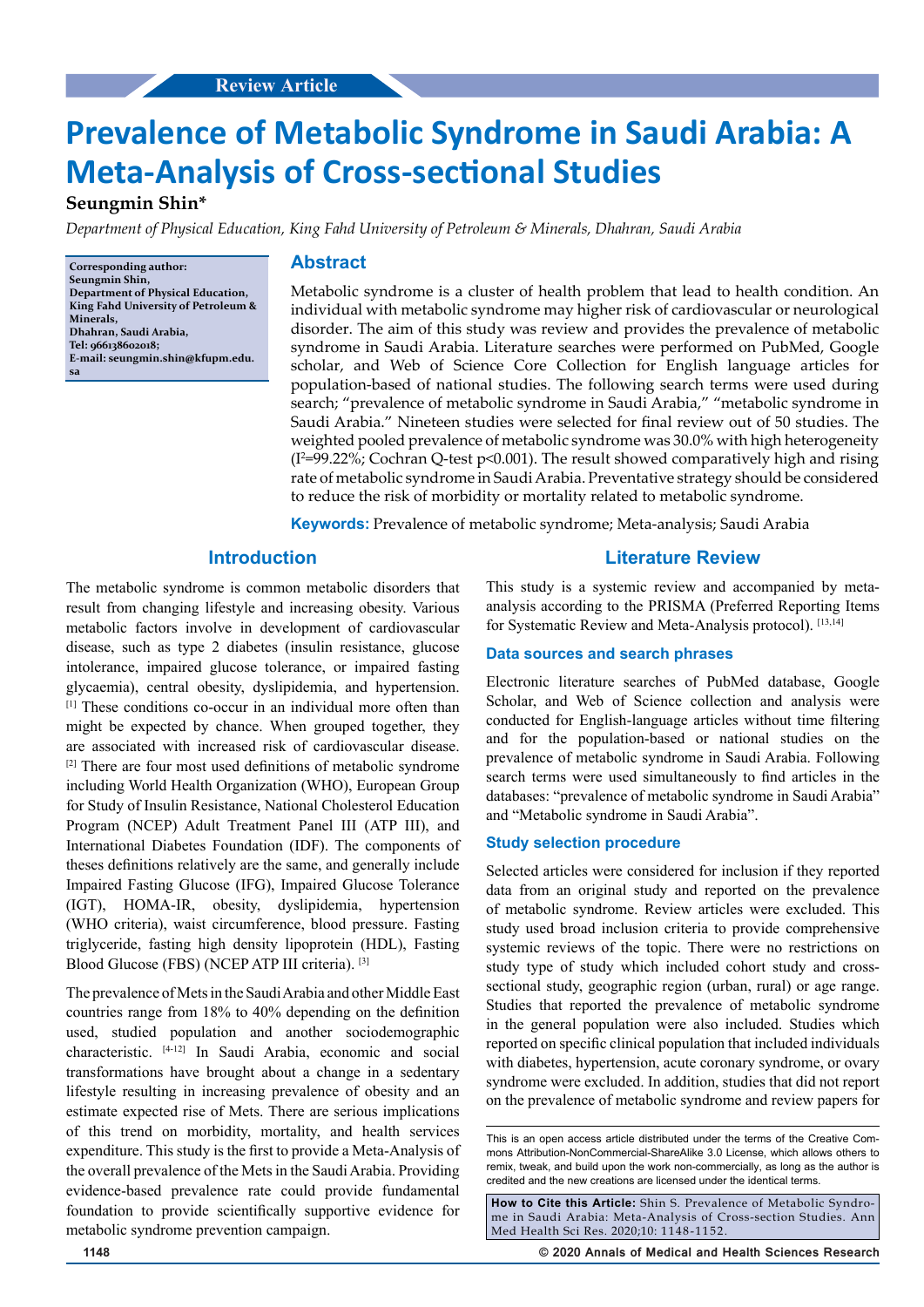prevalence of metabolic syndrome were also excluded. During the final stage of the inclusion and exclusion process, initially selected articles were screened and reviewed based on the full text.

## **Data extraction**

The following were extracted from each study: information on the authors, year of publication, country of origin, sample size, gender and age of the subjects, and study design (case-control, cross-sectional or prospective cohort), Metabolic syndrome identification criteria, prevalence of metabolic syndrome, adjustment variables. Regarding considerable expected heterogeneity, random-effect model was applied for the analysis of data. In addition, Cochran Q-test was used to assess the heterogeneity among the studies.

#### **Data synthesis and statistical analysis**

Management and edition of data, estimation of standard error, and calculation of the pooled mean effect size were estimated using Comprehensive Meta-Analysis Software (CMA) Version 2.0 (Biostat, Englewood, NJ, USA). Pooled estimate of prevalence was determined by the definition of metabolic syndrome (ATP III, IDF). Finally, fixed effects and random effects meta-analysis were calculated to obtain the weighted average prevalence with 95% CI (confidence interval) for the selected studies.

# **Results**

Electronic search retrieved 50 papers on the Prevalence of Metabolic Syndrome in Saudi Arabia. After removing duplicates, reviewing title and abstracts, 22 articles remained for full text screening; main reason for exclusion was irrelevance with study objective. Of the 22 articles screened (titles and abstracts), 8 were excluded for the following reason: 7 were conducted on subject with diseases. 2 diabetic patients, 2 polycystic ovary syndrome, 1 kidney disease, 1 overweight subject and 1 chronic disease. Therefore 14 studies were finally selected for the present systematic review. The selection processes for the articles are shown in Figure 1.

Within 14 articles, 19 different studies were identified and include for the review. Among 19 studies, 4 were published before 2009 and 14 were published in the years 2011 or later. Different criteria were used to diagnose the metabolic syndrome. Nine studies used the criteria proposed by the NCEP ATP III for diagnosing the metabolic syndrome. Nine studies used the criteria and the IDF and one study used the criteria by both NCEP ATP III and IDF [Table 1]. [15-28] The metabolic syndrome prevalence rate is also shown as a forest plot for in Figure 2.

Table 2 shows pooled estimates for the prevalence rate of the metabolic syndrome. Fixed and random, Heterogeneity in the prevalence of Metabolic syndrome  $(I^2=99.22\%;$  Cochran Q-test p<0.001). The prevalence of metabolic syndrome Rate was 0.30 (95% CI, 0.25-0.37).

Moreover, the pooled prevalence rate of the metabolic syndrome was estimated for the subgroups of studies [Table 3].

The random pooled sample of the studies reported before 2013



**Figure 1:** PRISMA (Preferred Reporting Items for Systematic Review and Meta-Analysis protocol) diagram for the metabolic syndrome prevalence rate in Saudi Arabia.

and after 2014 showed the metabolic syndrome prevalence of 0.28 (95% CI, 0.17-0.27) and 0.39 (95% CI, 0.31-0.48), respectively. Nine studies used the ATP III definition and the prevalence rate in the random pooled estimate was 0.26 (95% CI, 0.20-0.33). Nine studies used the IDF definition and prevalence rate in the random pooled estimate was 0.33 (95% CI, 0.23- 0.46). One study used ATP III and IDF both and the prevalence rate in random pooled estimate was 0.40 (95% CI, 0.35-0.46).

### **Discussion**

This study was conducted to observe the prevalence rate of metabolic syndrome in Saudi Arabia. in this meta-analysis review 19 studies and 37,745 subjects were analyzed for the prevalence of metabolic syndrome. Overall, the pooled estimate of the metabolic syndrome prevalence rate in Saudi Arabia 0.30 (95% CI, 0.25-0.37) such metabolic syndrome prevalence rate in Saudi Arabia was greater than that of the other regions such as Latin America, Europe, Africa, and Asia. For example, a systematic review of the countries in the Latin America region showed the metabolic syndrome prevalence rate of 24.9% with the ATP III's the metabolic syndrome definition. [29] A combined prospective cohort study on the prevalence rate of the metabolic syndrome reports of 15.0% in Europe with WHO's metabolic syndrome definition.<sup>[30]</sup>

The prevalence rate of metabolic syndrome in the Sub-Saharan African region range from  $0\%$  to  $7.3\%$  <sup>[31]</sup> with modified WHO, ATP III and IDF definition of metabolic syndrome. A systematic review that reported the prevalence rate in the Asia-pacific region was 11.9% and 49.0% according to the definition by ATP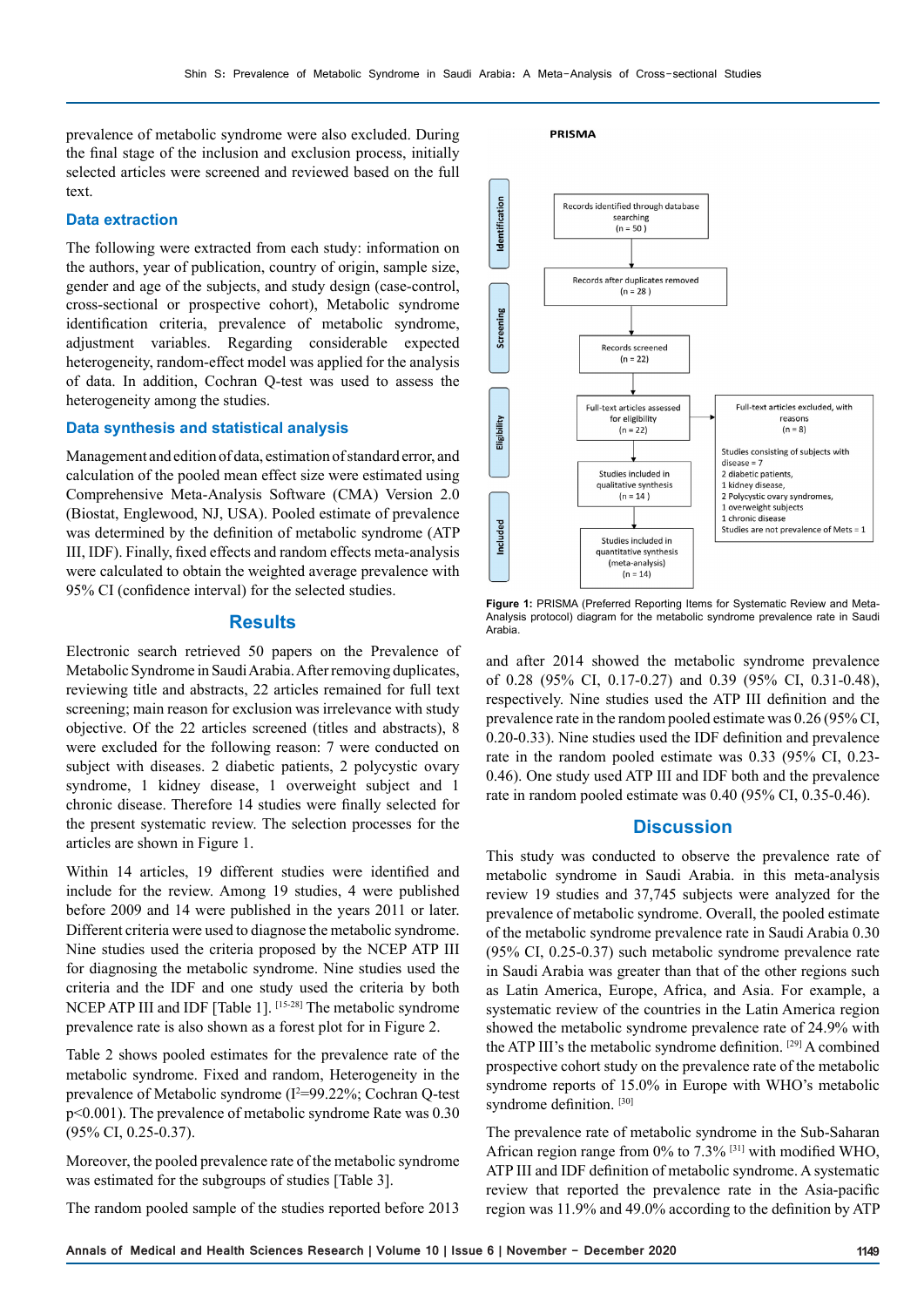| Table 1: Characteristics of reviewed studies. |                 |                        |             |             |                                  |                               |                    |  |
|-----------------------------------------------|-----------------|------------------------|-------------|-------------|----------------------------------|-------------------------------|--------------------|--|
| <b>Authors</b>                                | Type of study   | <b>Publish</b><br>year | Sample size | <b>Sex</b>  | <b>Mets</b><br><b>Definition</b> | <b>Mets</b><br>Prevalence (%) | <b>Adjustments</b> |  |
| DA Al-Qahtani [15]                            | Cross-sectional | 2005                   | 1079        | Male        | ATP III                          | 20.8                          | Age                |  |
| DA Al-Qahtani [16]                            | Cross-sectional | 2006                   | 1922        | Female      | <b>IDF</b><br>ATP III            | 16.1<br>13.6                  | Age<br>Age         |  |
| D Taha <sup>[17]</sup>                        | Cross-sectional | 2009                   | 37          | Male/Female | ATP III                          | 29.7                          |                    |  |
| I Barrimah, [18]                              | Cross-sectional | 2011                   | 560         | Male        | ATP III                          | 31.4                          |                    |  |
| AM Alzahrani [19]                             | Cross-sectional | 2012                   | 600         | Male/Female | ATP III                          | 21.0                          |                    |  |
| N Al-Daghri <sup>[20]</sup>                   | Cross-sectional | 2013                   | 185         | Male/Female | <b>IDF</b>                       | 39.0                          |                    |  |
| SM Bahijri [21]                               | Cross-sectional | 2013                   | 233         | Male/Female | IDF<br>ATP III                   | 18.9<br>16.7                  |                    |  |
| M Khaled Alswat <sup>[22]</sup>               | Cross-sectional | 2016                   | 313         | Male/Female | IDF                              | 38.4                          |                    |  |
| MA Al-Mansour <sup>[23]</sup>                 | Cross-sectional | 2016                   | 353         | Male/Female | ATP III                          | 44.5                          |                    |  |
| FD Alosaimi <sup>[24]</sup>                   | Cross-sectional | 2016                   | 992         | Male/Female | IDF                              | 41.2                          |                    |  |
| Al-Rubeaan K. [25]                            |                 |                        | 12126       | Male/Female | ATP III                          | 31.6                          |                    |  |
|                                               | Cross-sectional | 2018                   |             |             | IDF                              | 39.8                          |                    |  |
| KS Aljabri <sup>[26]</sup>                    | Cross-sectional | 2018                   | 2810        | Male/Female | <b>IDF</b>                       | 64.6                          |                    |  |
|                                               |                 |                        |             |             | <b>IDF</b>                       | 54.3                          |                    |  |
| Bayameen MA <sup>[27]</sup>                   | Cross-sectional | 2018                   | 300         | Male/Female | ATP III                          | 41.3                          |                    |  |
|                                               |                 |                        |             |             | <b>IDF/ATP</b> both              | 40.7                          |                    |  |
| AA Saeed <sup>[28]</sup>                      | Cross-sectional | 2019                   | 1354        | Male/Female | IDF                              | 12.0                          |                    |  |

| Model  | <b>Study name</b>                | <b>Statistics for each study</b> |                |                       | Event rate and 95% CI |         |         |      |      |  |
|--------|----------------------------------|----------------------------------|----------------|-----------------------|-----------------------|---------|---------|------|------|--|
|        |                                  | <b>Event</b><br>rate             | Lower<br>limit | <b>Upper</b><br>limit | p-Value               |         |         |      |      |  |
|        | DA Al-Qahtani 2006               | 0.208                            | 0.184          | 0.233                 | 0.000                 |         |         |      |      |  |
|        | DA Al-Qahtani 2006 IDF           | 0.161                            | 0.145          | 0.178                 | 0.000                 |         |         |      |      |  |
|        | DA Al-Qahtani 2006 ATP III       | 0.136                            | 0.121          | 0.152                 | 0.000                 |         |         |      |      |  |
|        | D Taha 2009                      | 0.297                            | 0.173          | 0.461                 | 0.017                 |         |         |      |      |  |
|        | Barrimah 2011                    | 0.314                            | 0.277          | 0.354                 | 0.000                 |         |         |      |      |  |
|        | AM Alzahrani 2012                | 0.210                            | 0.179          | 0.244                 | 0.000                 |         |         |      |      |  |
|        | N Al-Daghri 2013                 | 0.389                            | 0.322          | 0.461                 | 0.003                 |         |         |      |      |  |
|        | SM Bahijri 2013 IDF              | 0.189                            | 0.144          | 0.244                 | 0.000                 |         |         |      |      |  |
|        | SM Bahijri 2013 ATP III          | 0.167                            | 0.125          | 0.221                 | 0.000                 |         |         |      |      |  |
|        | M Khaled Alswat 2016             | 0.383                            | 0.331          | 0.438                 | 0.000                 |         |         |      |      |  |
|        | MA Al Mansour 2016               | 0.445                            | 0.394          | 0.497                 | 0.038                 |         |         |      |      |  |
|        | FD Alosaimi 2016                 | 0.411                            | 0.381          | 0.442                 | 0.000                 |         |         |      |      |  |
|        | Al-Rubeaan, K 2018 ATP III 0.316 |                                  | 0.308          | 0.324                 | 0.000                 |         |         |      |      |  |
|        | Al-Rubeaan, K 2018 IDF           | 0.398                            | 0.389          | 0.407                 | 0.000                 |         |         |      |      |  |
|        | KS Aljabri 2018                  | 0.646                            | 0.628          | 0.663                 | 0.000                 |         |         |      |      |  |
|        | Bayameen MA 2018 ATP III 0.413   |                                  | 0.359          | 0.470                 | 0.003                 |         |         |      |      |  |
|        | Bayameen MA 2018 IDF             | 0.543                            | 0.487          | 0.599                 | 0.134                 |         |         |      |      |  |
|        | Bayameen MA 2018 both            | 0.407                            | 0.352          | 0.463                 | 0.001                 |         |         |      |      |  |
|        | AA Saeed 2019                    | 0.120                            | 0.103          | 0.138                 | 0.000                 |         |         |      |      |  |
| Fixed  |                                  | 0.355                            | 0.350          | 0.360                 | 0.000                 |         |         |      |      |  |
| Random |                                  | 0.307                            | 0.250          | 0.371                 | 0.000                 |         |         |      |      |  |
|        |                                  |                                  |                |                       |                       | $-0.50$ | $-0.25$ | 0.00 | 0.25 |  |

 $0.50$ 

# **Meta Analysis**

**Figure 2:** Forest plot for the metabolic syndrome prevalence rate of Saudi Arabia.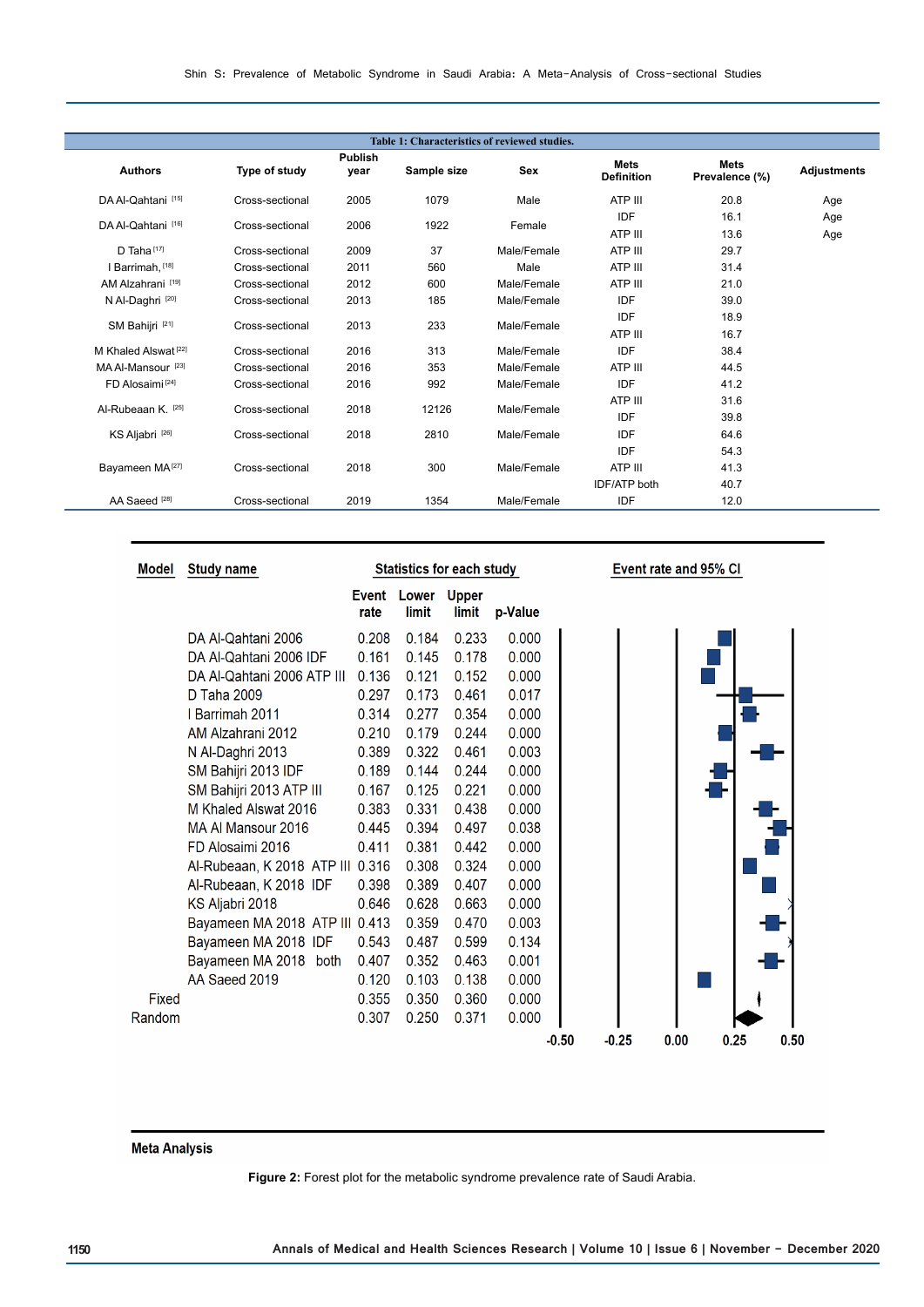| Table 2: Overall pooled estimation of the metabolic syndrome prevalence rate. |                |             |                   |                         |           |  |  |
|-------------------------------------------------------------------------------|----------------|-------------|-------------------|-------------------------|-----------|--|--|
| Model                                                                         | No. of studies | Sample size | Pooled prevalence | 95% Confidence interval | P-value   |  |  |
| Fixed                                                                         | 19             | 37745       | 0.35              | $0.35 - 0.36$           | $< 0.00*$ |  |  |
| Random                                                                        | 19             | 37745       | 0.30              | $0.25 - 0.37$           | $< 0.00*$ |  |  |
| *P<0.05                                                                       |                |             |                   |                         |           |  |  |

| Table 3: Summary of the main result reviewed article. |                |             |                                              |                          |           |  |  |  |  |  |
|-------------------------------------------------------|----------------|-------------|----------------------------------------------|--------------------------|-----------|--|--|--|--|--|
| <b>Variables</b>                                      | No. of studies | Sample size | Effect size (95% CI)<br>Effect size (95% CI) |                          | P-value   |  |  |  |  |  |
|                                                       |                |             | Fixed pooled prevalence                      | Random pooled prevalence |           |  |  |  |  |  |
|                                                       | Year of study  |             |                                              |                          |           |  |  |  |  |  |
| 2005-2013                                             | 9              | 6771        | $0.19(0.18-0.20)$                            | $0.21(0.17-0.27)$        | $< 0.00*$ |  |  |  |  |  |
| 2016-2019                                             | 10             | 30974       | $0.38(0.37-0.38)$                            | $0.39(0.31-0.48)$        | $< 0.00*$ |  |  |  |  |  |
| Diagnostic Criteria                                   |                |             |                                              |                          |           |  |  |  |  |  |
| ATP III                                               | 9              | 17210       | $0.29(0.28-0.30)$                            | $0.26(0.20-0.33)$        | $< 0.00*$ |  |  |  |  |  |
| <b>IDF</b>                                            | 9              | 20235       | $0.40(0.39-0.41)$                            | $0.33(0.23-0.46)$        | $< 0.00*$ |  |  |  |  |  |
| ATP III/IDF                                           |                | 300         | $0.40(0.35-0.46)$                            | $0.40(0.35-0.46)$        | $< 0.00*$ |  |  |  |  |  |
| *P<0.05                                               |                |             |                                              |                          |           |  |  |  |  |  |

III and modified ATP III, respectively. [32] On other hand, the prevalence rates reported by national survey in the Unites States were 35% and 39% according to the definitions by the ATP III and IDF, respectively. [33] Therefore, the prevalence rate for the metabolic syndrome was high in comparison to some for the regions such as Africa or Asia while still lower than the region such as the United States [34].

# **Conclusion**

Over the few decades, may of the City of Saudi Arabia have experienced rapid wealth and corresponding urbanization. Such changes have led to a sedentary lifestyle by the general population due to rapid increase in the usage of motored vehicles for commuting. In addition, the working environment and facilities have changed to promote reduction in physical activity. The dietary patterns also changed in association with the environmental changes to promote inactivity and corresponding adult-onset diseases.

# **Competing Interests**

The authors declare that they have no competing interests.

### **References**

- 1. International diabetes federation. The IDF consensus worldwide definition of the metabolic syndrome.
- 2. Mente A, Yusuf S, Islam S, McQueen MJ, Tanomsup S, Onen CL, et al. Metabolic syndrome and risk of acute myocardial infarction a casecontrol study of 26,903 subjects from 52 countries. J Am Coll Cardiol. 2010;55:2390-2398.
- 3. Huang PL. A comprehensive definition for metabolic syndrome. Dis Model Mech. 2009;2:231-237.
- 4. Al-Nozha M, Al-Khadra A, Arafah MR, Al-Maatouq MA, Khalil MZ, Khan NB, et al. Metabolic syndrome in Saudi Arabia. Saudi Med J. 2005;26:1918-1925.
- 5. Al-Daghri NM. Extremely high prevalence of metabolic syndrome manifestations among Arab youth: a call for early intervention. Eur J Clin Invest. 2010;40:1063-1066.
- 6. Harzallah F, Alberti H, Ben Khalifa F. The metabolic syndrome in an Arab population: a first look at the new International Diabetes Federation criteria. Diabet Med. 2006;23:441-444.
- 7. Al-Shaibani H, El-Batish M, Sorkhou I, Al-Shamali N, Al-Namash H,

Habiba S, et al. Prevalence of insulin resistance syndrome in a primary health care center in Kuwait. Fam Med. 2004;36:540.

- 8. Rguibi M, Belahsen R. Metabolic syndrome among Moroccan Sahraoui adult Women. Am J Hum Biol. 2004;16:598-601.
- 9. Khader Y, Bateiha A, El-Khateeb M, Al-Shaikh A, Ajlouni K. High prevalence of the metabolic syndrome among Northern Jordanians. J Diabetes Complications. 2007;21:214-219.
- 10. Kozan O, Oguz A, Abaci A, Erol C, Ongen Z, Temizhan A, et al. Prevalence of the metabolic syndrome among Turkish adults. Eur J Clin Nutr. 2007;61:548-553.
- 11. Malik M, Razig SA. The prevalence of the metabolic syndrome among the multiethnic population of the United Arab Emirates: a report of a national survey. Metab Syndr Relat Disord. 2008;6:177-186.
- 12. Dalvand S, Niksima SH, Meshkani R, Gheshlagh RG, Sadegh-Nejadi S, Kooti W, et al. Prevalence of Metabolic Syndrome among Iranian Population: A Systematic Review and Meta-analysis. Iran J Public Health. 2017;46:456-467.
- 13. Moher D, Liberati A, Tetzlaff J, Altman DG, Prisma Group. Preferred reporting items for systematic reviews and meta-analyses: the PRISMA statement. Int J Surg. 2010;8:336-341.
- 14. Shamseer L, Moher D, Clarke M, Ghersi D, Liberati A, Petticrew M, et al. Preferred reporting items for systematic review and meta-analysis protocols (PRISMA-P) 2015: elaboration and explanation. BMJ. 2015;350:g7647.
- 15. Al-Qahtani DA, Imtiaz ML. Prevalence of metabolic syndrome in Saudi adult soldiers. Saudi Med J. 2005;26:1360.
- 16. Al-Qahtani DA, Imtiaz ML, Saad OS, Hussein NM. AComparison of the prevalence of metabolic syndrome in Saudi adult females using two definitions. Metab Syndr Relat Disord. 2006;4:204-214.
- 17. Taha D, Ahmed O, Sadiq Bb. The prevalence of metabolic syndrome and cardiovascular risk factors in a group of obese Saudi children and adolescents: a hospital-based study. Annals of Saudi Med. 2009;29:357-360.
- 18. Barrimah I, Al Muhaimeed A-R, Al Shobaily H, Midhet F. Prevalence of metabolic syndrome among Qassim University personnel in Saudi Arabia. Int J Health Sci. 2011;5:49.
- 19. Alzahrani AM, Karawagh AM, Alshahrani FM, Naser TA, Ahmed AA, Alsharef EH. Prevalence and predictors of metabolic syndrome among healthy Saudi Adults. Br J Diabetes Vasc. 2012;12:78-80.
- 20. Al-Daghri NM, Khan N, Alkharfy KM, Al-Attas OS, Alokail MS, Alfawaz HA, et al. Selected dietary nutrients and the prevalence of metabolic syndrome in adult males and females in Saudi Arabia: a pilot study. Nutrients. 2013;5:4587-4604.

**Annals of Medical and Health Sciences Research | Volume 10 | Issue 6 | November - December 2020 1151**